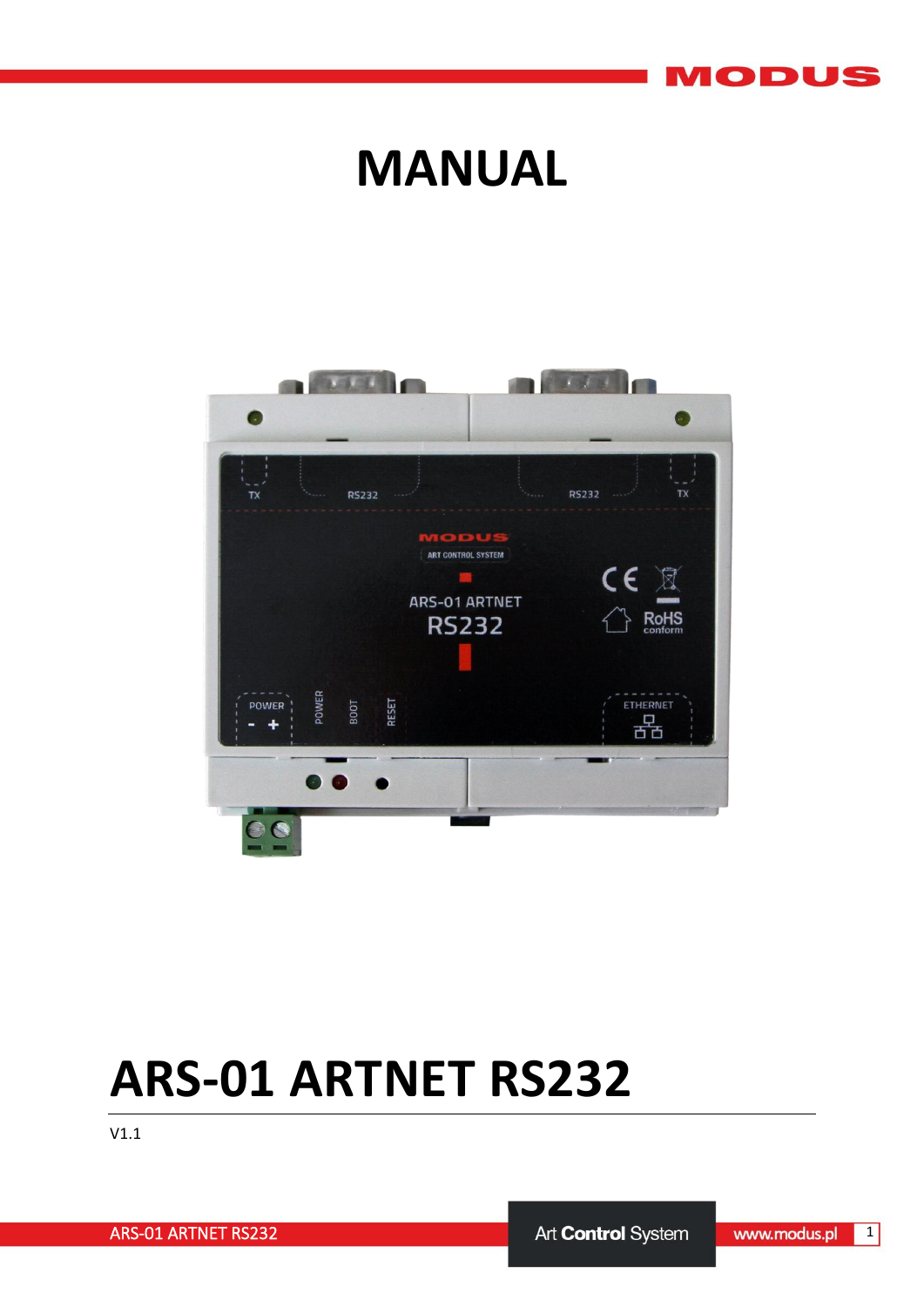

## Thank you for purchasing our device. We make every effort to ensure the best quality of our products and to meet your expectations.

If you have any remarks or comments, please share them with us.

We will be grateful for any suggestions that will help us make products that are even better and devices that satisfy your needs.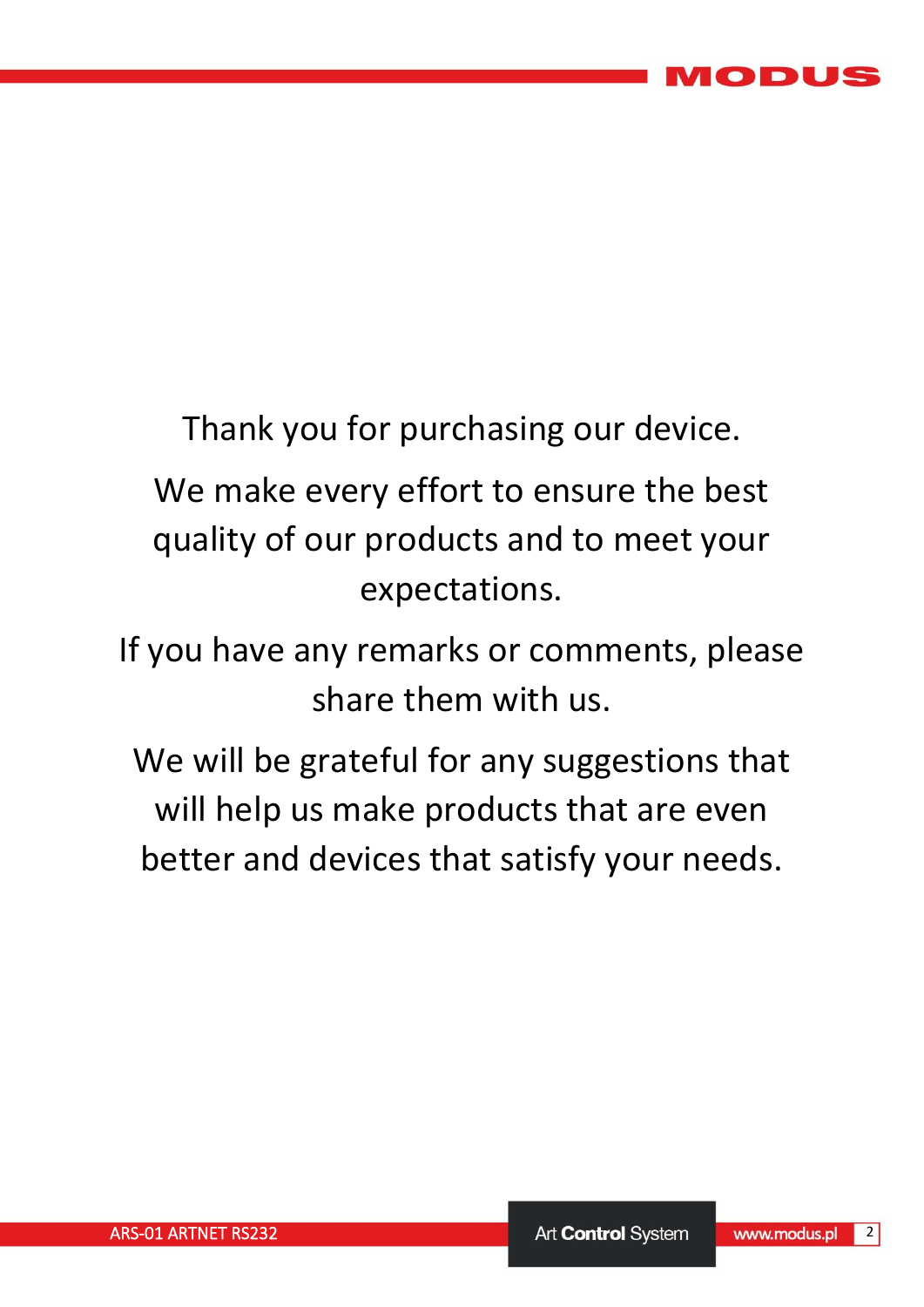

## List of contents

| 4.1 |                                                         |  |
|-----|---------------------------------------------------------|--|
|     |                                                         |  |
|     | 5. Configuring the device - MODUS DevManager firmware 9 |  |
|     |                                                         |  |
|     |                                                         |  |
|     |                                                         |  |
|     |                                                         |  |
|     |                                                         |  |
|     |                                                         |  |
|     |                                                         |  |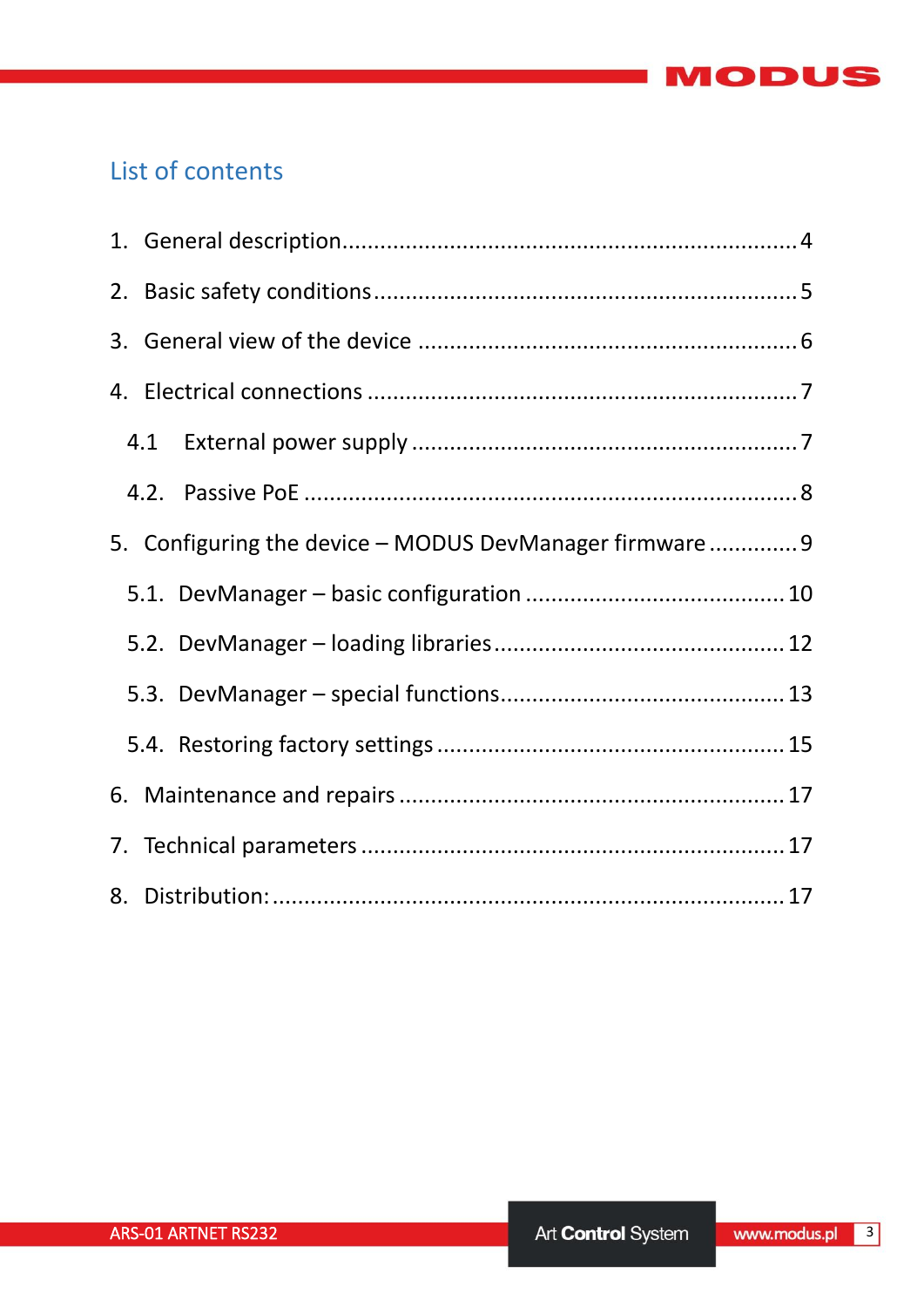MODUS

#### <span id="page-3-0"></span>**1. General description**

MODUS ARS-01 ARTNET RS232 is an ArtNet to RS232 signal converter. It is powered with safe voltage from 12 to 24 VDC. It has an external power input, or it can be supplied with Passive PoE. It is perfect for controlling multimedia devices, such as: video projectors, multimedia players, audio amplifiers and processors, etc. Double RS232 output on DB-9 connector allows convenient connection of 2 devices. Its flat casing with DIN 35 mm rail allows to mount the converter in a standard control cabinet for convenient mounting and ease of keeping your installation in order. The implemented system of standard DB-9M connector for RS232, RJ45 connector for Ethernet and disconnectable screw connector for power input makes installation and future operation easier. MODUS ARS-01 ARTNET RS232 features reverse polarity protection in input voltage, as well as surge protector. They protect not only the converter, but also the controlled device against damages. The converter works in LAN network and is controlled with the popular ArtNet protocol. It is controlled with a dedicated MODUS DevManager firmware, so the whole configuration process can be done remotely through Ethernet network. It is a perfect solution in situations where the device is difficult to access. The converter can control any device with RS232 interface, the configuration firmware has many ready-to-use libraries, and creating your own libraries is easy and intuitive. It is possible to change RS232 transmission parameters (transmission speed, number of data and stop bits, even bit). ArtNet control is possible in two modes: selecting and sending command through one channel, or sending each command through separate channels.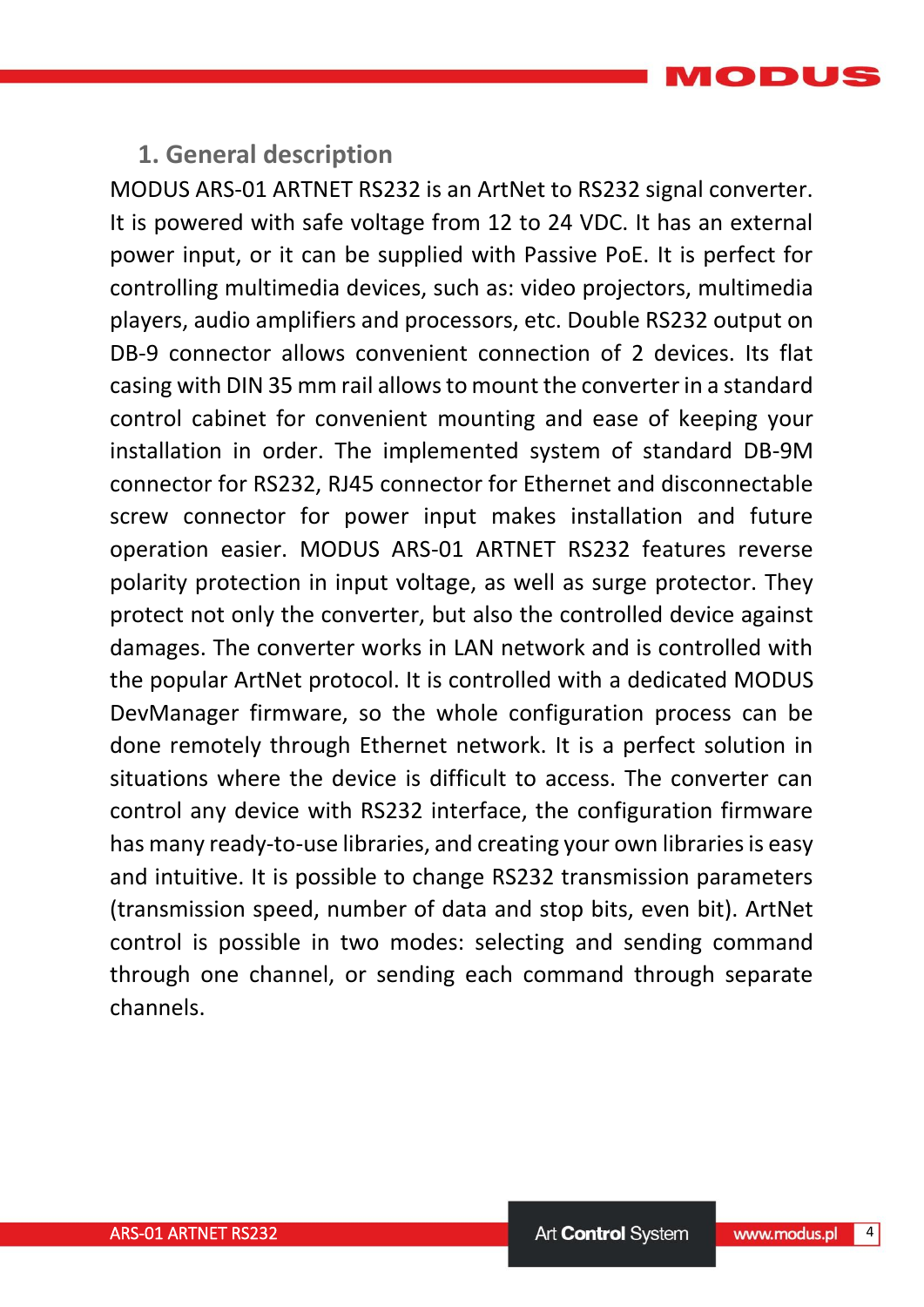MODUS

### <span id="page-4-0"></span>**2. Basic safety conditions**

MODUS ARS-01 ARTNET RS232 is a device powered with safe 12- 24VDC voltage from dedicated power supplies, however, during installation and usage, it is essential to observe the following rules:

1. The converter should be installed by a person having relevant qualifications, according to the information in the manual.

2. The device can be connected only to stabilized voltage with loadability matching the technical parameters.

3. The device is intended for indoor use. In case of outdoor use, it should be protected against weather conditions.

4. All wires should be protected against mechanical and thermal damage.

5. All maintenance works can be performed only after depowering the device.

6. A device with visible damages should not be connected to a power supply.

7. It is crucial to protect the device against any contact with water and other fluids.

8. Avoid sudden shakes and especially falls.

9. Do not turn the device on in places where humidity exceeds 90%.

10. Do not operate the device in places where the temperature is lower than +2°C or higher than +40°C.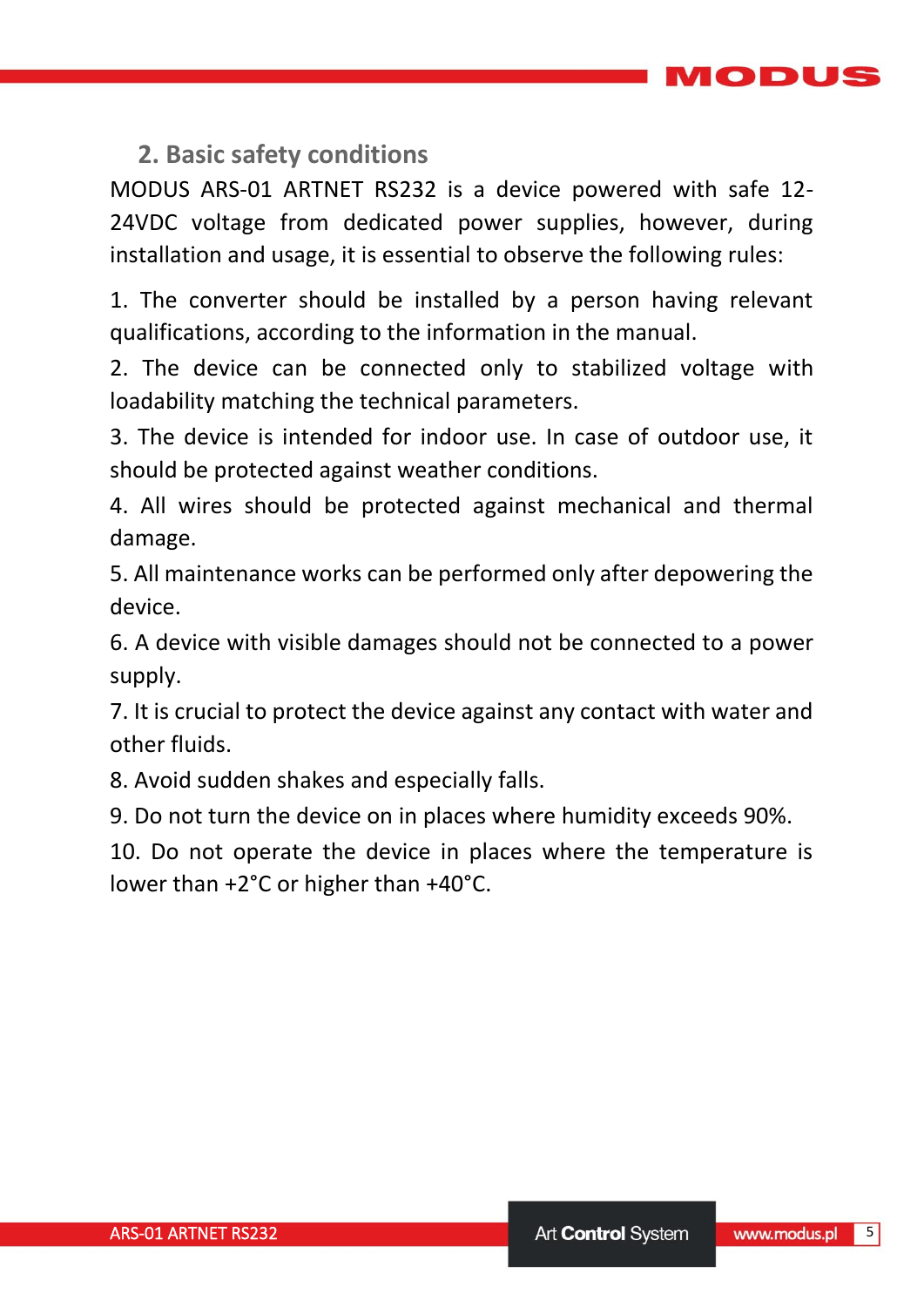ODUS

<span id="page-5-0"></span>**3. General view of the device**



- 1. **Power connector** (GND, +12-24VDC)
- 2. **RJ45 Ethernet connectors –** LAN network
- 3. **RS232 connectors**
- 4. **Power indicator light**
- 5. **Boot indicator light**  device in startup mode
- 6. **Reset button**  restores default settings of the device
- 7. **Tx indicator lights**  data transmission through RS232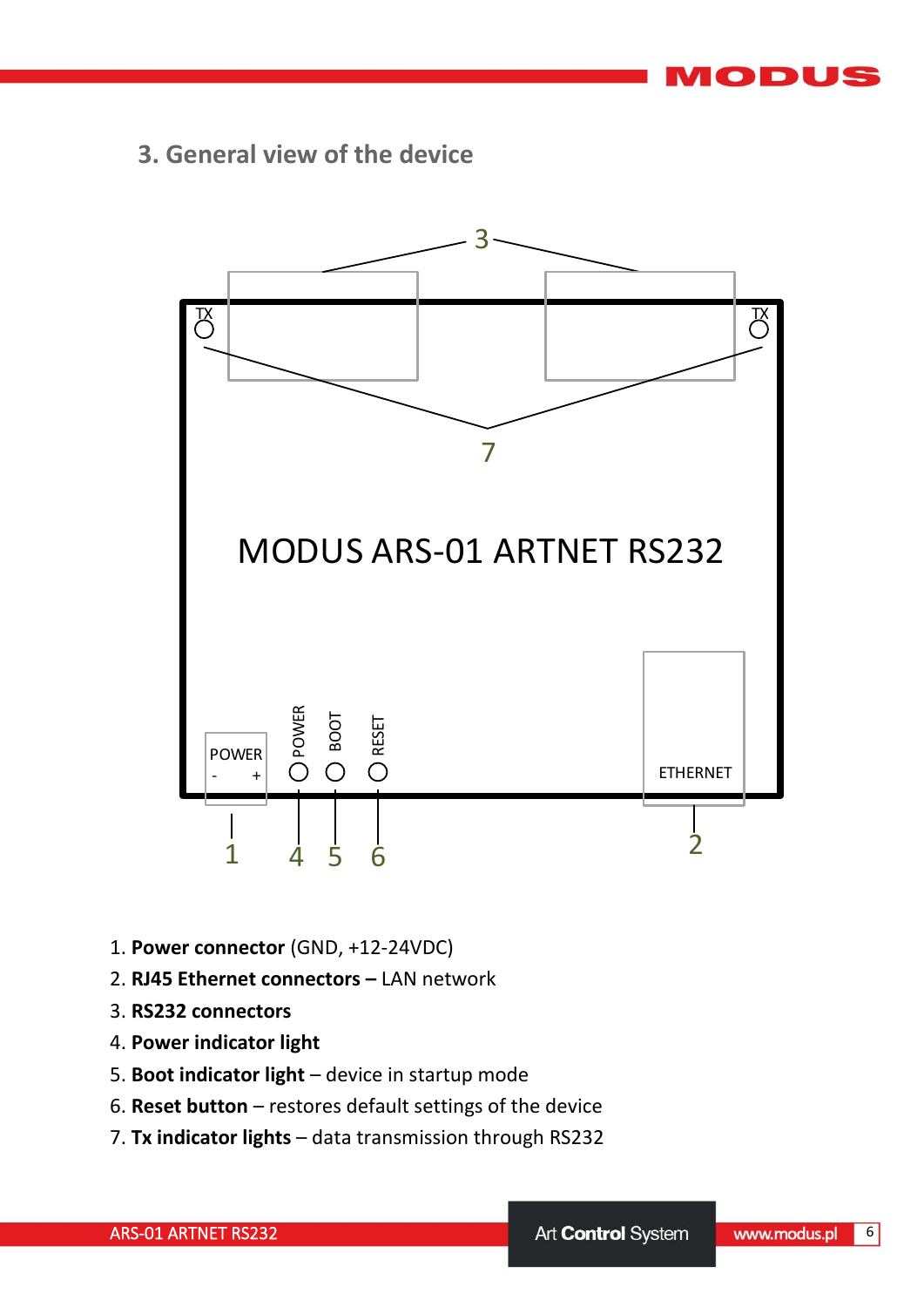## <span id="page-6-0"></span>**4. Electrical connections**

The device can be powered in two ways, from an external power supply connected to the power connector, or from a switch with "Passive PoE" function, through a twisted-pair computer cable.



### <span id="page-6-1"></span>**4.1 External power supply**

IODUS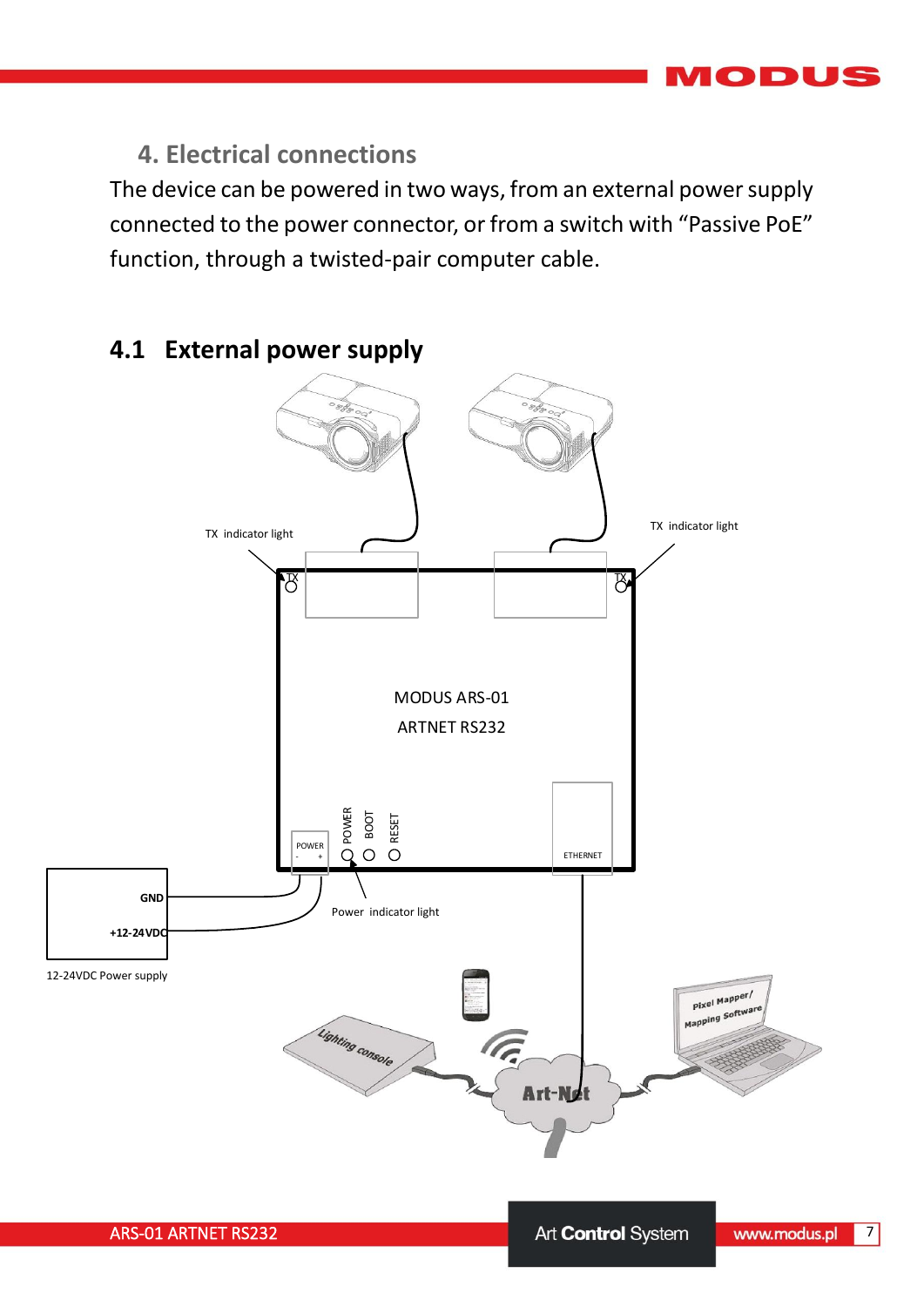$\sqrt{2}$ DUS

The controlled devices, Ethernet network and power supply should be connected to the converter as shown on the diagram.

The converter should be powered only with the dedicated power supply offered by the manufacturer.



#### <span id="page-7-0"></span>**4.2. Passive PoE**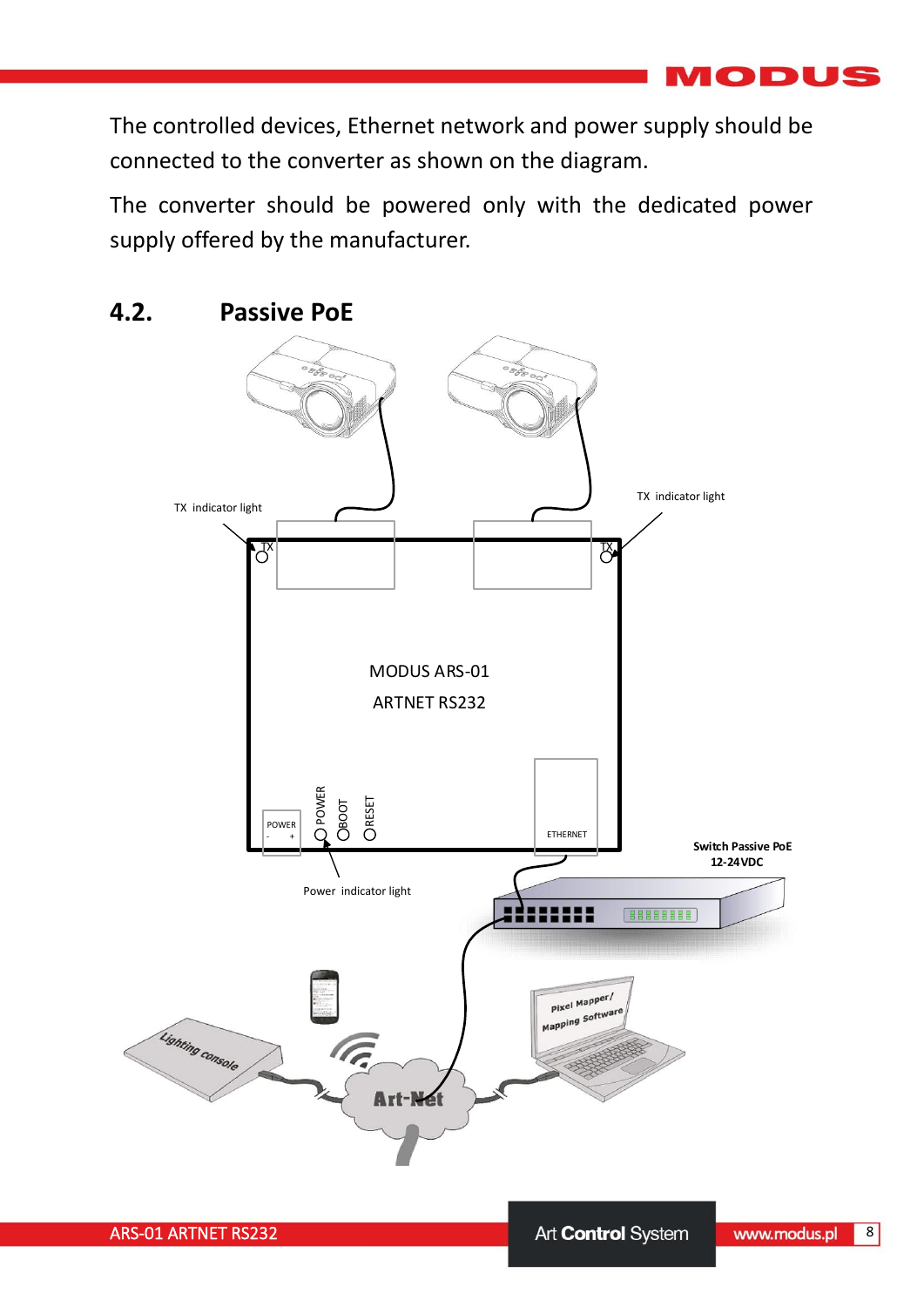**D** 

The controlled devices and Ethernet network with Passive PoE should be connected to the converter as shown on the diagram.

#### **NOTE!!**

Pay special attention to appropriate polarization and voltage of Passive PoE, according to the diagram below. The converter can be supplied with voltage from 12 to 24VDC.



The maximum length of Ethernet cable when using Passive PoE is 25m, connecting a longer cable to the converter can have a negative influence on its operation.

<span id="page-8-0"></span>**5. Configuring the device – MODUS DevManager firmware** Once the device has been connected according to the diagrams in chapter 4, you should run DevManager firmware. The computer used for configuration must be connected to the same network and have an IP address from the same address pool.

The default IP address, PIN and PUK can be found on a sticker on the device.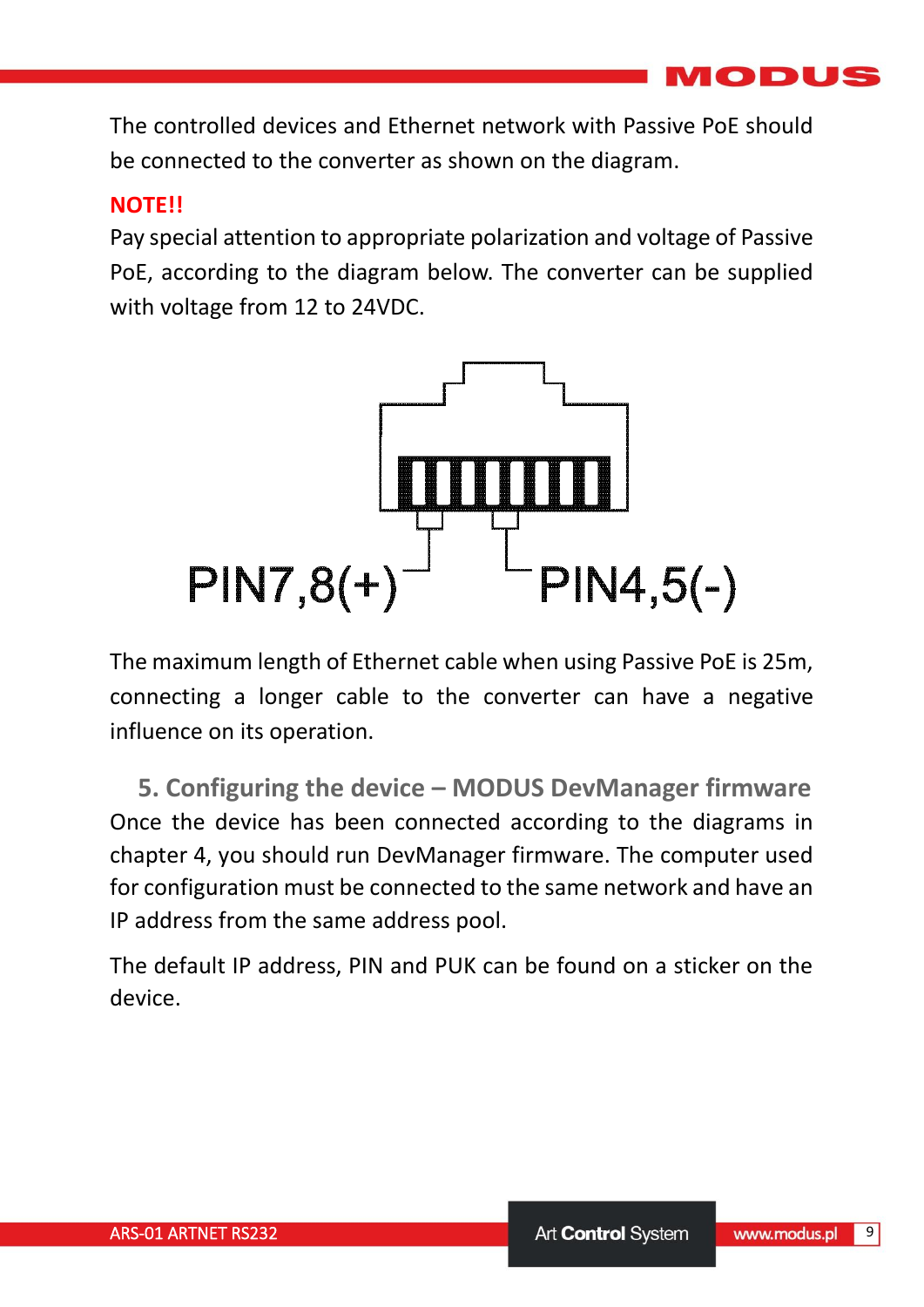

## <span id="page-9-0"></span>**5.1. DevManager – basic configuration**

Once started, DevManager firmware will search and list all MODUS devices connected to the network.



- 1. **Device type**  displays the model and name of the device
- 2. **Device description**  each device can have an individual description set by the user
- 3. **IP –** device's IP address
- 4. **MAC**  device's physical MAC address
- 5. **DMX channel**  number of DMX channels received by the device
- 6. **Universe**  Universe in which the device works
- 7. **SubUniverse**  SubUniverse in which the device works
- 8. **FW ver.**  firmware version
- 9. **HW ver.**  hardware version
- 10. **PING –** continue device operation with PING

Clicking with the right mouse button on a chosen device will show a list of possible settings.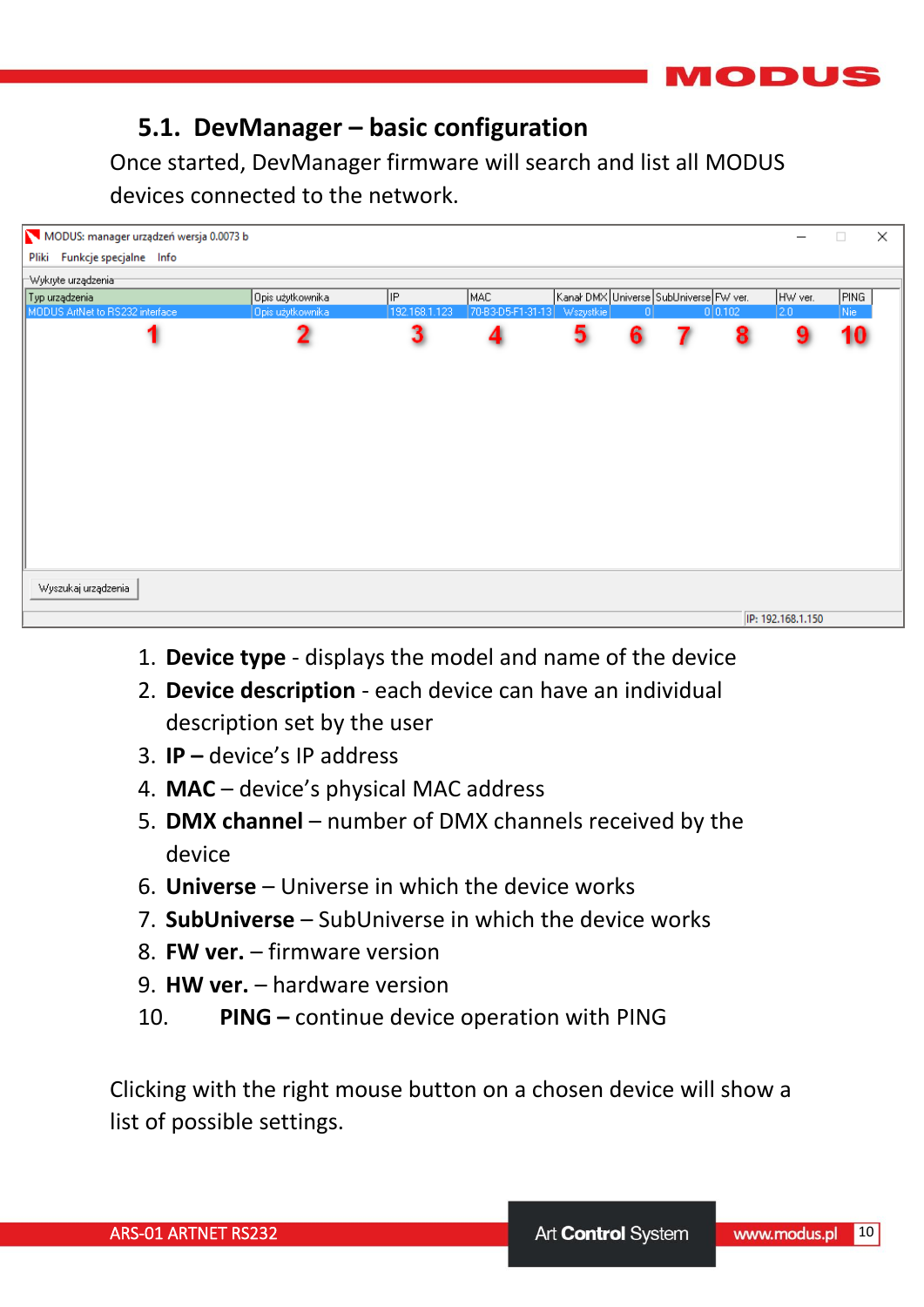



In the case of MODUS ARS-01 ARTNET RS232 converter, you can change the following settings:

- 1. **Change IP**  change converter's IP
- 2. **Change Universe, SubUniverse**  configure the Universe and SubUniverse in which the converter will work
- 3. **Mode selection**  allows switching modes: selecting and sending a command through one channel or sending each command through separate channels
- 4. **Libraries**  select and load libraries for operating the controlled device
- 5. **Change user description**  allows setting an individual converter's description
- 6. **Reset**  restarts the converter
- 7. **Change PIN**  change PIN security number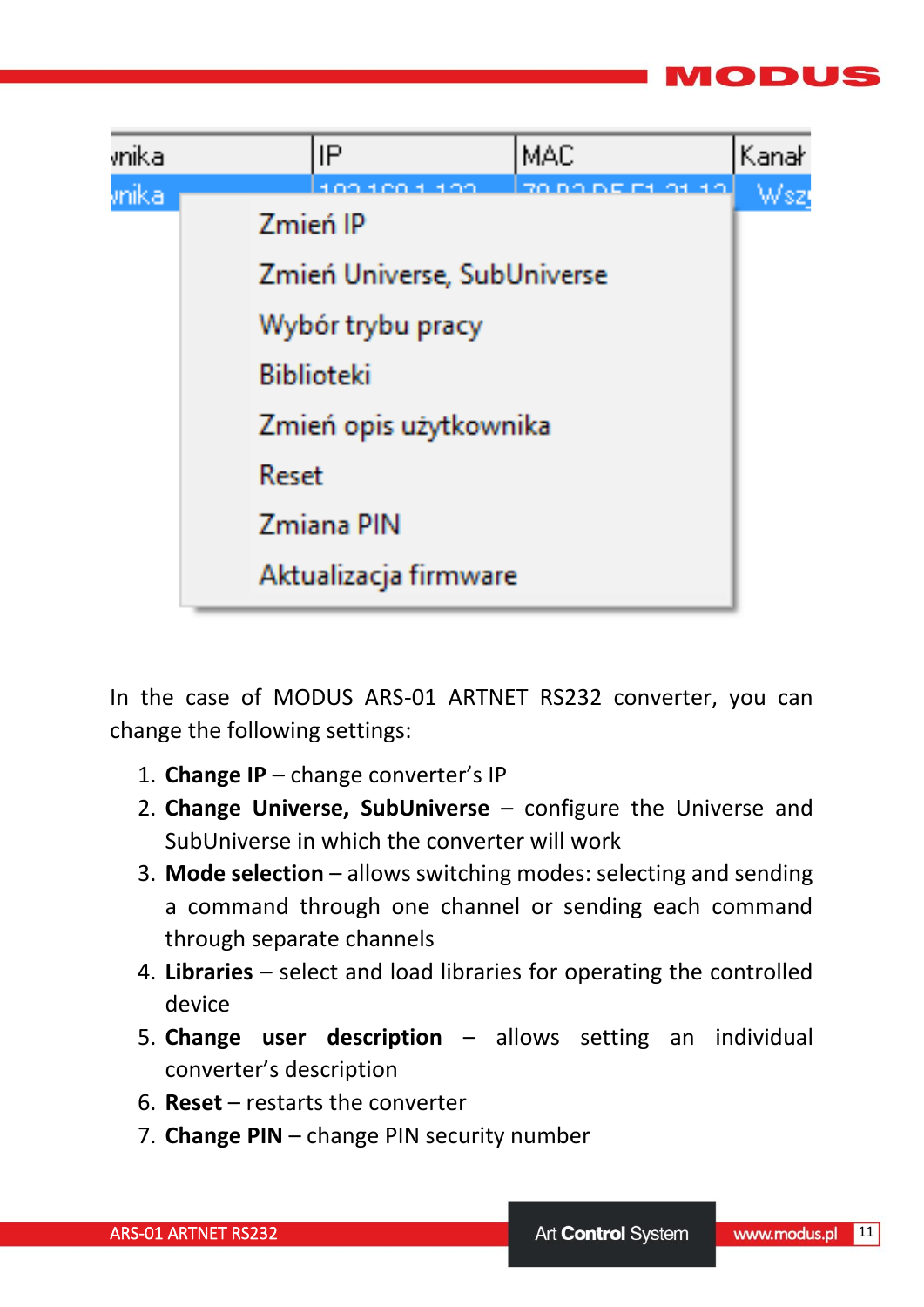MODUS ARS-01 ARTNET RS232 converter is protected with PIN, which is needed to change any settings of the converter. An attempt to change any setting will cause DevManager to prompt for PIN.

| Wprowadź PIN       |    |  |
|--------------------|----|--|
| Próba 1 z 3        |    |  |
| PIN: <sup>[]</sup> | ПK |  |

In case of entering wrong PIN 3 times, the device will prompt for PUK. PUK and default PIN can be found on converter's casing. PIN can be changed by the user.

## <span id="page-11-0"></span>**5.2. DevManager – loading libraries**

Device library is a set of commands to be sent to the controlled device through RS232. A library can be selected and loaded in "Libraries" menu (chapter 5.1), after entering PIN, a library window will appear.

| <b>Biblioteki</b>   |                      |                |                  |
|---------------------|----------------------|----------------|------------------|
| Dostępne biblioteki |                      |                |                  |
| Epson               | <b>LCD</b> Projector | <b>EMP-61</b>  | emp-61.txl       |
| InFocus             | <b>LCD</b> Projector | IN114a         | infocus114a.txl  |
| InFocus             | <b>LCD</b> Projector | <b>IN124ST</b> | infocus124st.txl |
| Panasonic           | <b>LCD</b> Projector | PT-EX16K       | pt-ex16.txl      |

In the library window, you can choose one of the available libraries.

Clicking on a selected library with the right mouse button allows choosing "Load" option. Double clicking on a selected library with the left mouse button will display a window with library preview.

IODUS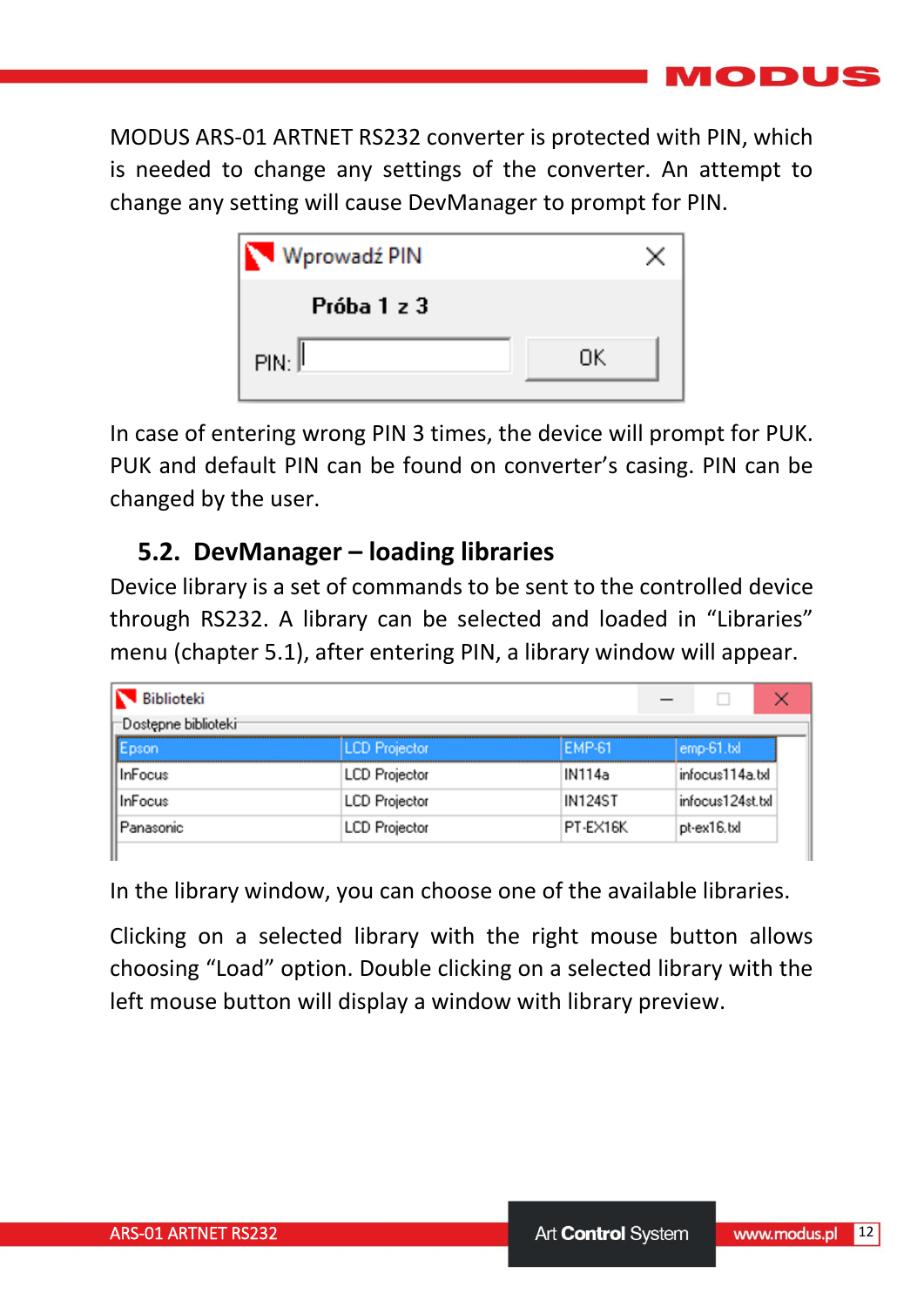| ٠<br>. . |  |  |
|----------|--|--|

|                           |                          | InFocus LCD Projector IN124ST |                     | × |
|---------------------------|--------------------------|-------------------------------|---------------------|---|
| Komendy (14) <sup>-</sup> |                          |                               |                     |   |
| Wartość                   | Kanał                    | Poziom wk.                    | Funkcja             |   |
|                           |                          |                               |                     |   |
| 2                         |                          |                               |                     |   |
| 3                         |                          |                               |                     |   |
| 4                         |                          |                               |                     |   |
| 5                         |                          |                               |                     |   |
| 6                         |                          |                               |                     |   |
| 7                         |                          |                               |                     |   |
| 8                         |                          |                               |                     |   |
| 9                         | $\mathbf{1}$             | 128                           | Standby power On    |   |
| 10                        | $\overline{c}$           | 128                           | Standby power Off   |   |
| 11                        |                          |                               |                     |   |
| 12                        | 3                        | 128                           | Blanking On         |   |
| 13                        | 4                        | 128                           | <b>Blanking Off</b> |   |
| 14                        |                          |                               |                     |   |
| 15                        |                          |                               |                     |   |
| 16                        |                          |                               |                     |   |
| 17                        |                          |                               |                     |   |
| 18                        |                          |                               |                     |   |
| 19                        |                          |                               |                     |   |
| 20                        | 5                        | 128                           | Input 1 [VGA 1]     |   |
| 21                        | 6                        | 128                           | Input 2 [VGA 2]     |   |
| oo.                       | $\overline{\phantom{a}}$ | $\sim$                        | ×.<br>0.0000000     |   |

The library database is continuously developed and updated. In case there is no library for a given device, please contact the manufacturer.

## <span id="page-12-0"></span>**5.3. DevManager – special functions**

DevManager firmware also has some special functions, they are useful in case of wrong device configuration.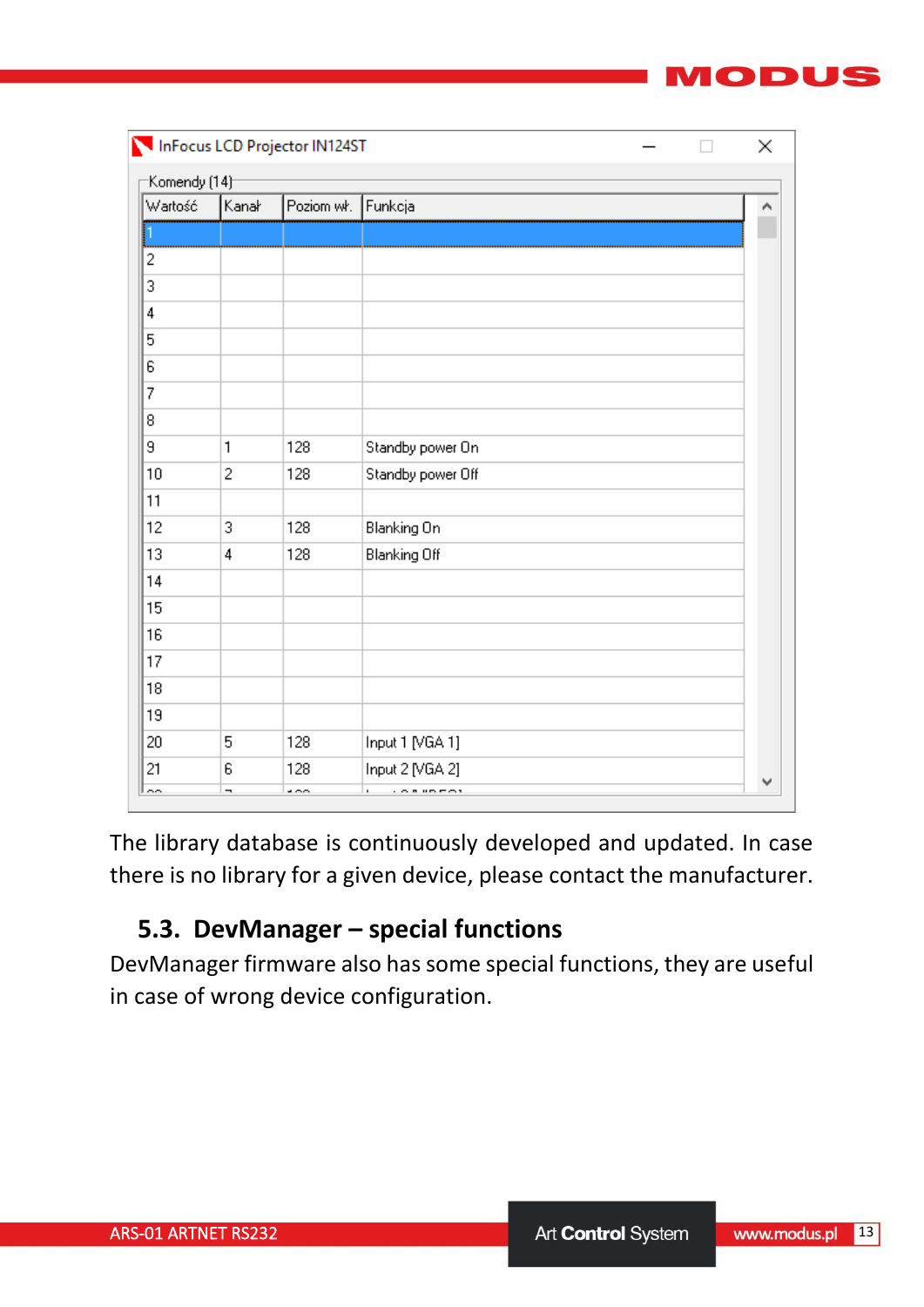| MODUS: manager urządzeń wersja 0.0073 b |                              |                |       |  |
|-----------------------------------------|------------------------------|----------------|-------|--|
| Pliki                                   | Funkcje specjalne<br>Info    |                |       |  |
| Wykry                                   | Zmień IP dla MAC             |                |       |  |
| Typ ur                                  | Reset dla IP                 | is użytkownika | IP    |  |
| MODU                                    | Aktualizacja firmware dla IP | is użytkownika | 192.1 |  |
|                                         |                              |                |       |  |
|                                         |                              |                |       |  |
|                                         |                              |                |       |  |
|                                         |                              |                |       |  |
|                                         |                              |                |       |  |
|                                         |                              |                |       |  |
|                                         |                              |                |       |  |
|                                         |                              |                |       |  |

Special functions available in DevManager firmware:

1. **Change IP for MAC** – enables to change IP of any device, when knowing only its MAC address. This function is useful in case of wrong device configuration (repeating IP addresses in a network).

| Zmiana IP dla MAC address                         |
|---------------------------------------------------|
| $ B3$ $ D5$ $ F1$ $  30$<br>$-$ OF<br>MAC: $ 70 $ |
| $_{\text{IP:}}$  192    168    1    13            |
| 0K<br>PUK:                                        |

You should enter a unique MAC address of the device, a new IP address and PUK of the device.

70 DUS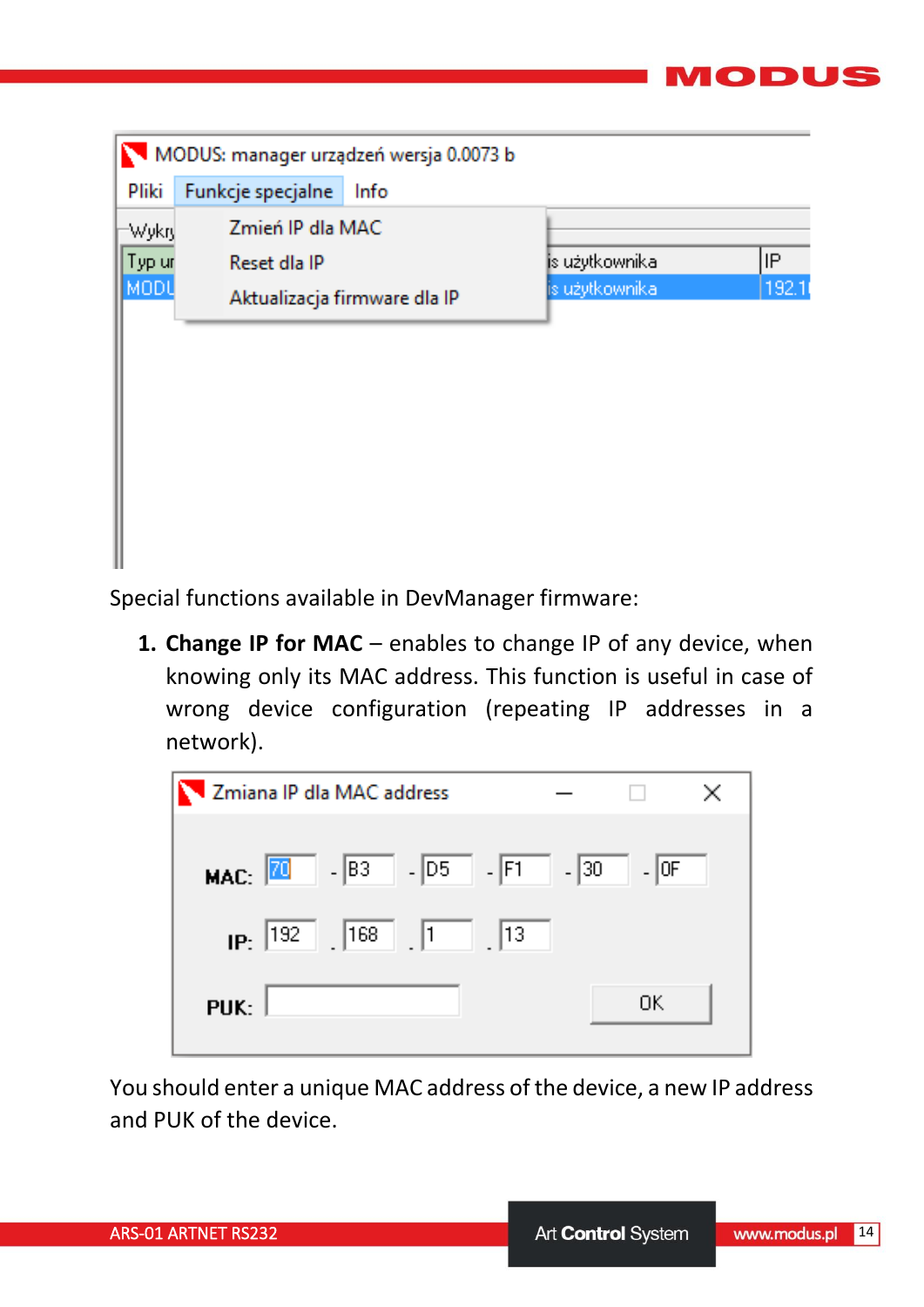**2. Reset for IP** – allows to remotely reset (restart) a device, when knowing its IP address.



After entering the IP address of the device to be restarted, the firmware will prompt for PIN of the device.

**3. Firmware update for IP** – loads the latest available firmware on the device with a given IP address.



After entering the IP address of the device to be updated, the firmware will prompt for PIN of the device.

## <span id="page-14-0"></span>**5.4. Restoring factory settings**

MODUS ARS-01 ARTNET RS232 converter features a function of restoring default settings. The settings are restored (IP address, PIN, Universe and SubUniverse).

You should find RESET button on the casing of the converter (marked on the below diagram).

ODL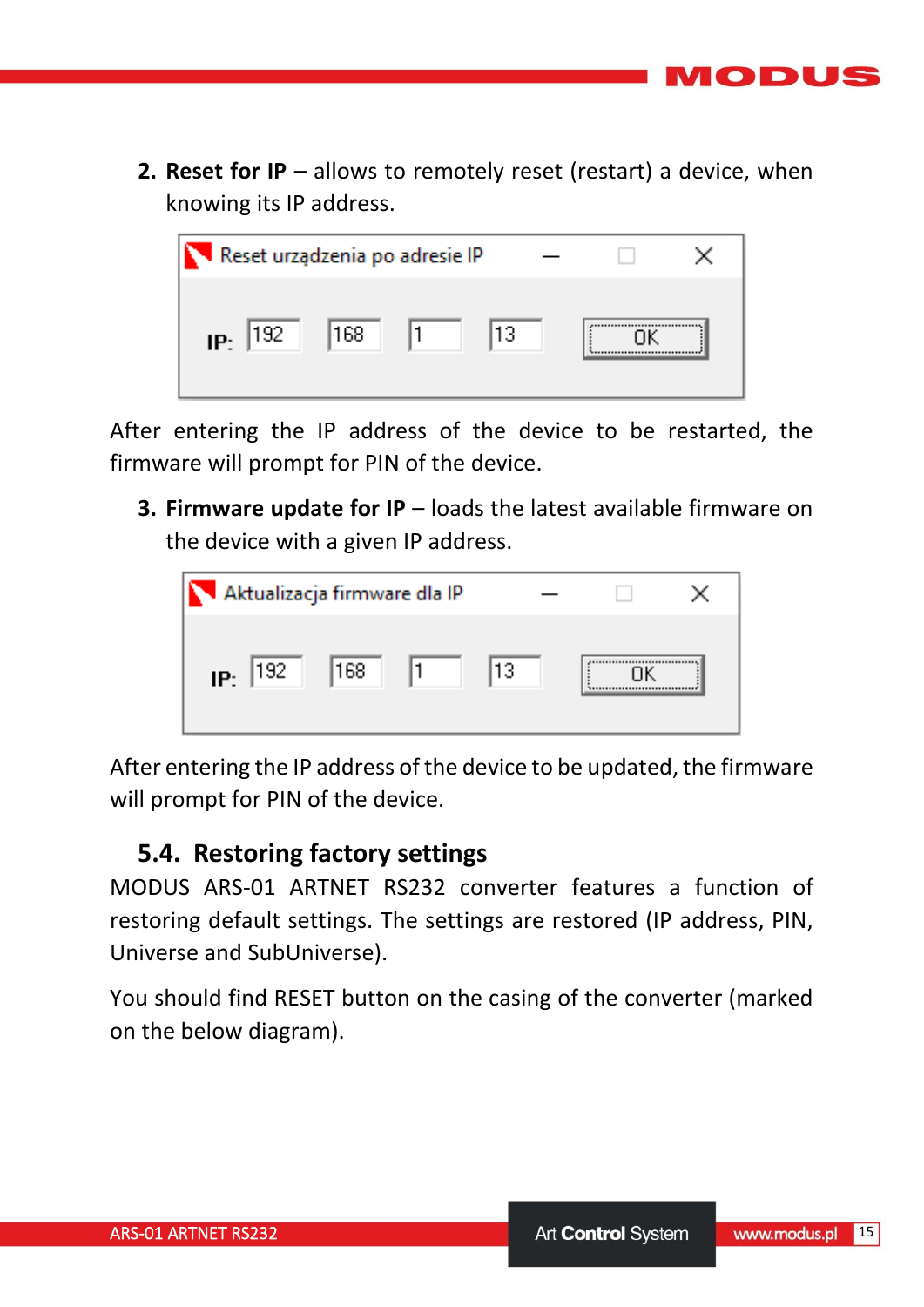

To restore default settings you should:

- 1. Turn the power off.
- 2. Press RESET button.
- 3. Turn the device on, while still holding RESET button.
- 4. Release RESET button after 5s from turning the device on. The device will restart.
- 5. BOOT indicator light flashes red. After restart, the device will have the default factory settings.

ODUS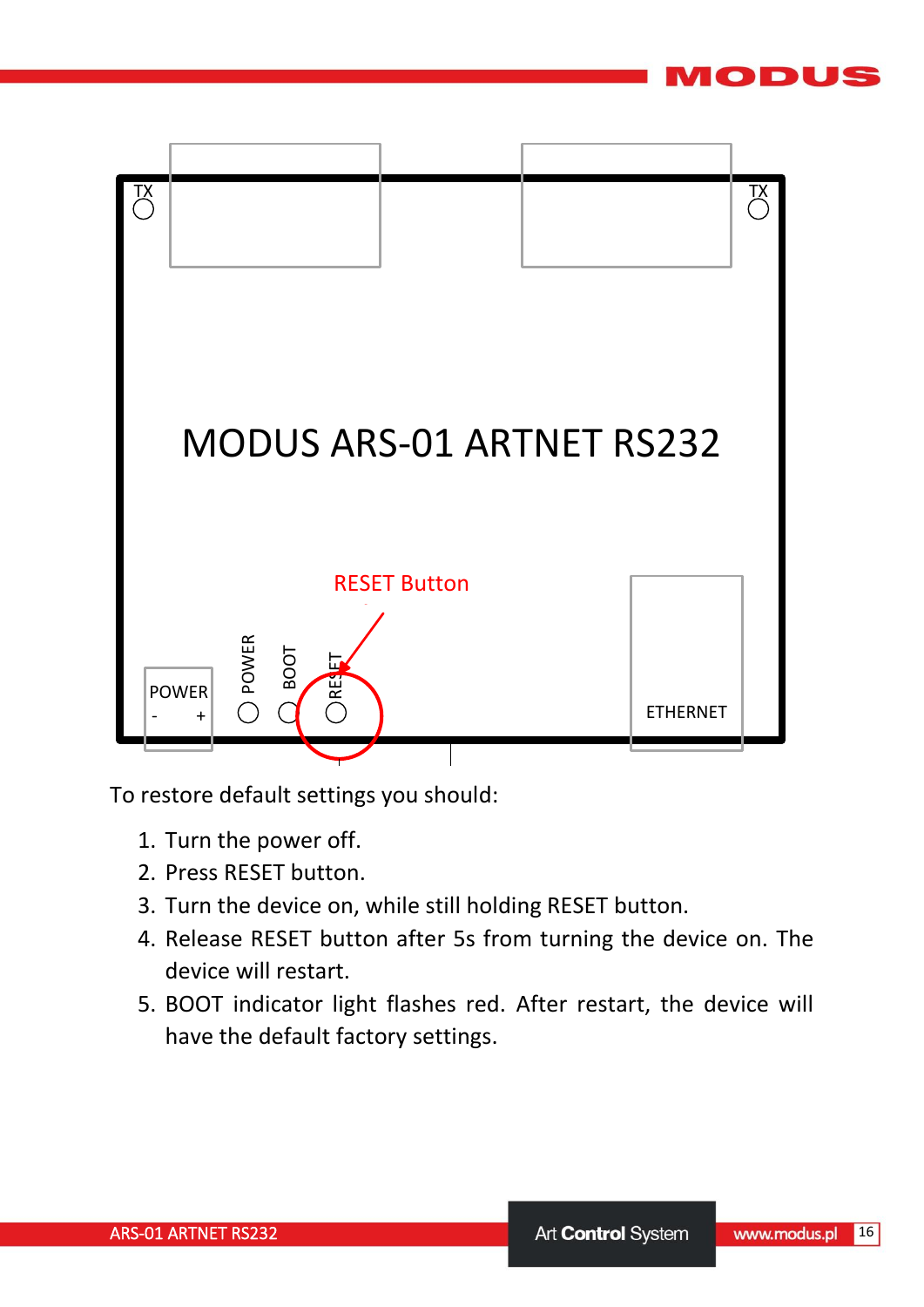

<span id="page-16-0"></span>**6. Maintenance and repairs**

The device doesn't contain any user serviceable parts. In case of malfunction, you should contact the dealer or manufacturer.

#### Note!!

Any attempt to repair the device yourself can cause irreversible damage to the device or pose other threats.

#### <span id="page-16-1"></span>**7. Technical parameters**

| - Outputs:      | 2x DB-9 (RS232)                |
|-----------------|--------------------------------|
|                 | RJ45 (Ethernet, ArtNet)        |
|                 | Power input                    |
| - Power supply: | 10-24V DC, 200mA               |
|                 | Passive PoE or power connector |
| - Mounting:     | DIN/TH/TS 35 rail              |
| - Dimensions:   | 90/31/104 mm                   |

- Configuration with the use of DevManager firmware.

*The manufacturer reserves the right to introduce modifications to the functioning and using of the device for the purpose of improving the product*

<span id="page-16-2"></span>**8. Distribution:**

Mediam Sp. z o.o. Wadowicka 12, 30-415 Kraków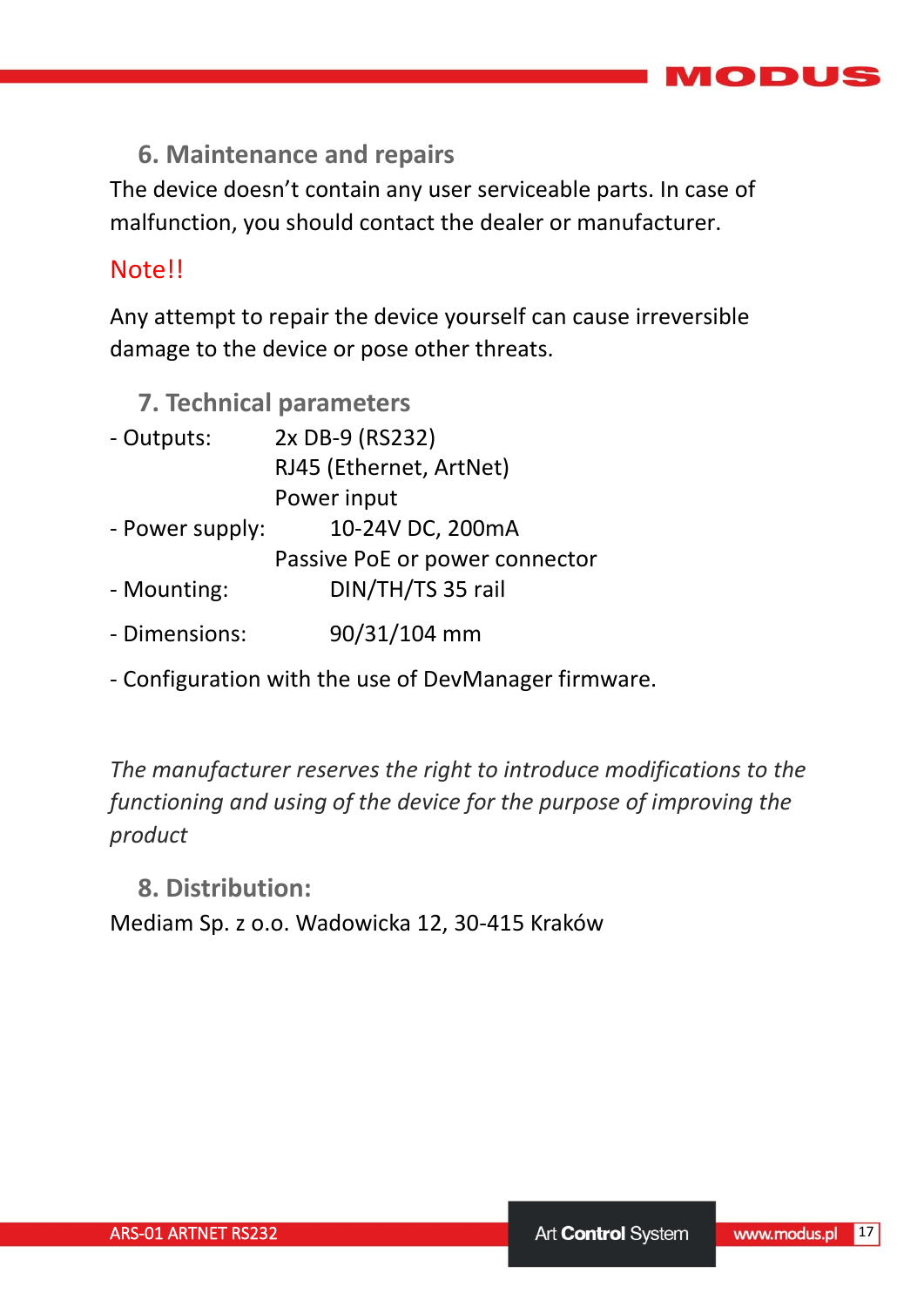

## **CE STANDARD**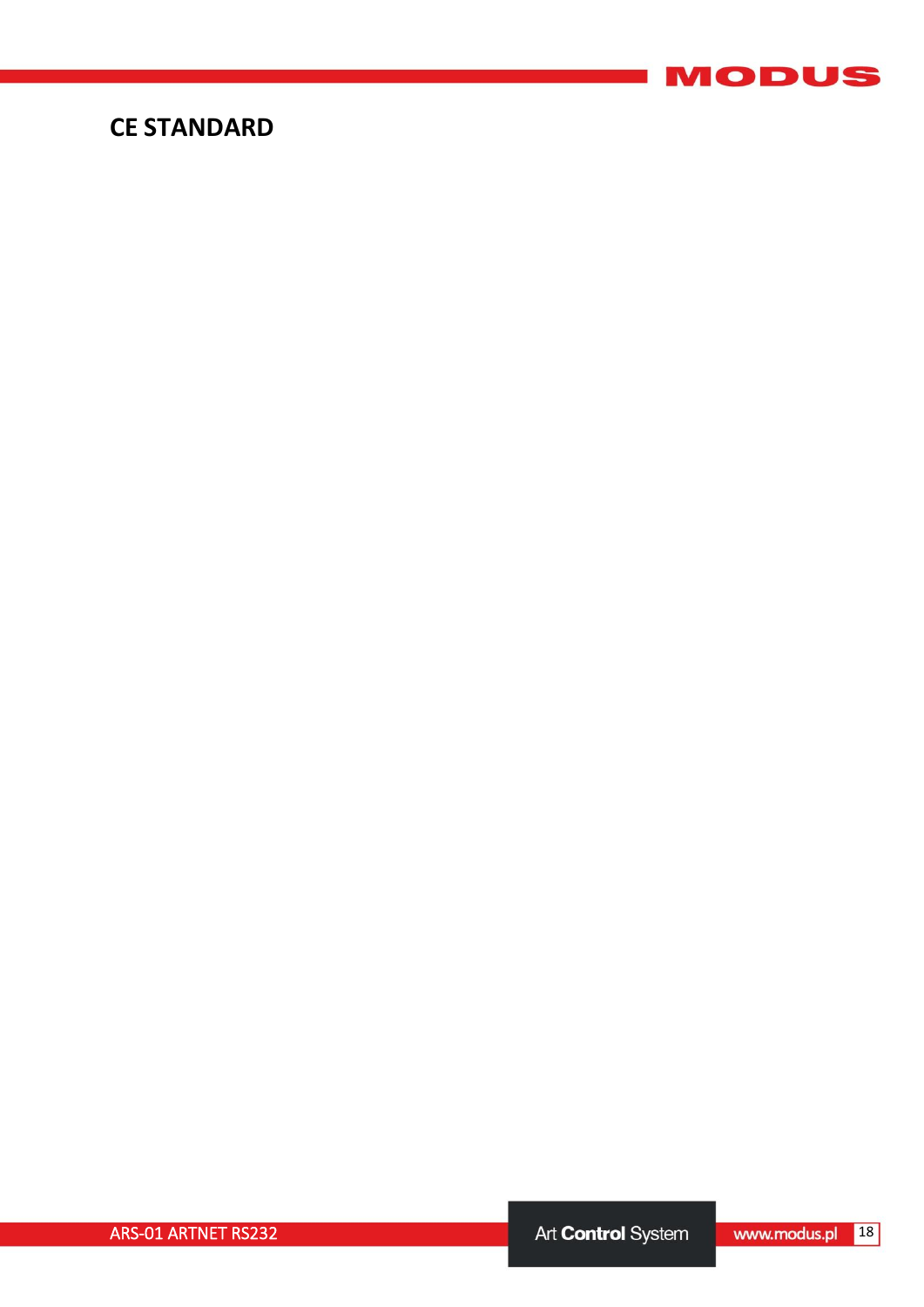

## **NOTES**